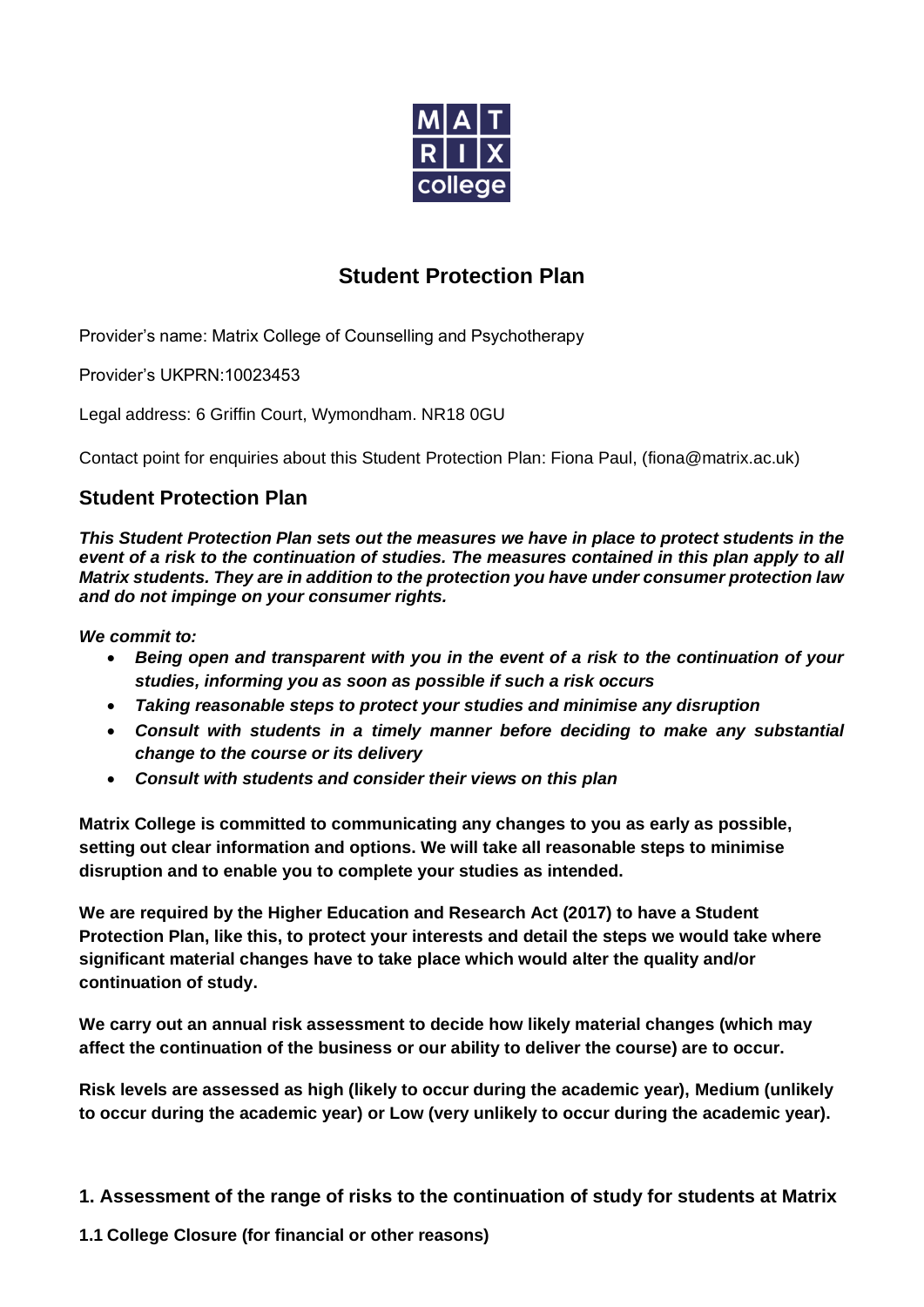#### Risk level: Low

As with other providers there may be an extreme set of events which cause the College to close. These may be triggered by the College becoming insolvent through, for example, falling student demand, becoming no longer financially viable due to loss of government funding, lack of available teaching staff, retirement of the Director with no successor in place.

We consider the possibility of the College closing due to insolvency to be very low. The College has been running for 20 years and have always been able to meet out financial obligations, we pay creditors swiftly. We have a good track record of audited financial statements. Our financial performance is strengthening due to a marked increase in student numbers over the past four years. We have cash reserves to ensure financial security and have no borrowings.

If government funding for student loans is withdrawn, we will work with the relevant authorities to enable us to 'teach out' the current courses.

The risk to the course closing due to low student numbers is also low. We are now the only provider of a counselling degree programme in Norfolk. We are diversifying and are running a new course (Introduction to Counselling Skills) which is very popular.

The risk of closure due to lack of teaching staff is low. We have an excellent reputation and receive a large number of applications when advertising for tutors.

We have a contingency plan in place to manage the sudden departure (through illness or retirement) of the Director

## **1.2 Venues being no longer available**

Risk level: Low Matrix currently operates from two venues:

#### Wymondham

We have a 5-year lease on our building in Wymondham, Norfolk. We would have a minimum of six months' notice if the lease was being discontinued. This would give us time to find alternative local premises.

## **1.3 Loss of validation**

#### Risk level: Low

Matrix has a longstanding relationship with our validator, and it is highly unlikely that there will be a change of validating partner.

If we did lose validation, we would offer, where possible, the chance to move to another training provider with the relevant accreditation to protect your student experience

#### **1.4 Key Programme Lead are unavailable**

#### Risk level: Medium

This may happen as a result of long-term sickness, death or leaving Matrix College.

We may replace the Programme Lead with another experience tutor at Matrix to ensure minimal disruption to your studies and support. Alternatively, we may recruit a suitably qualified, external tutor to take on the role.

#### **1.5 Programme changes and amendments**

## Risk level: Medium

The programme and modules are reviewed regularly. Our latest validation review was in early 2018 we received five commendations for the programme. It is possible that the curriculum may alter slightly over the duration of the six-year validation agreement in line with current thinking in counselling. The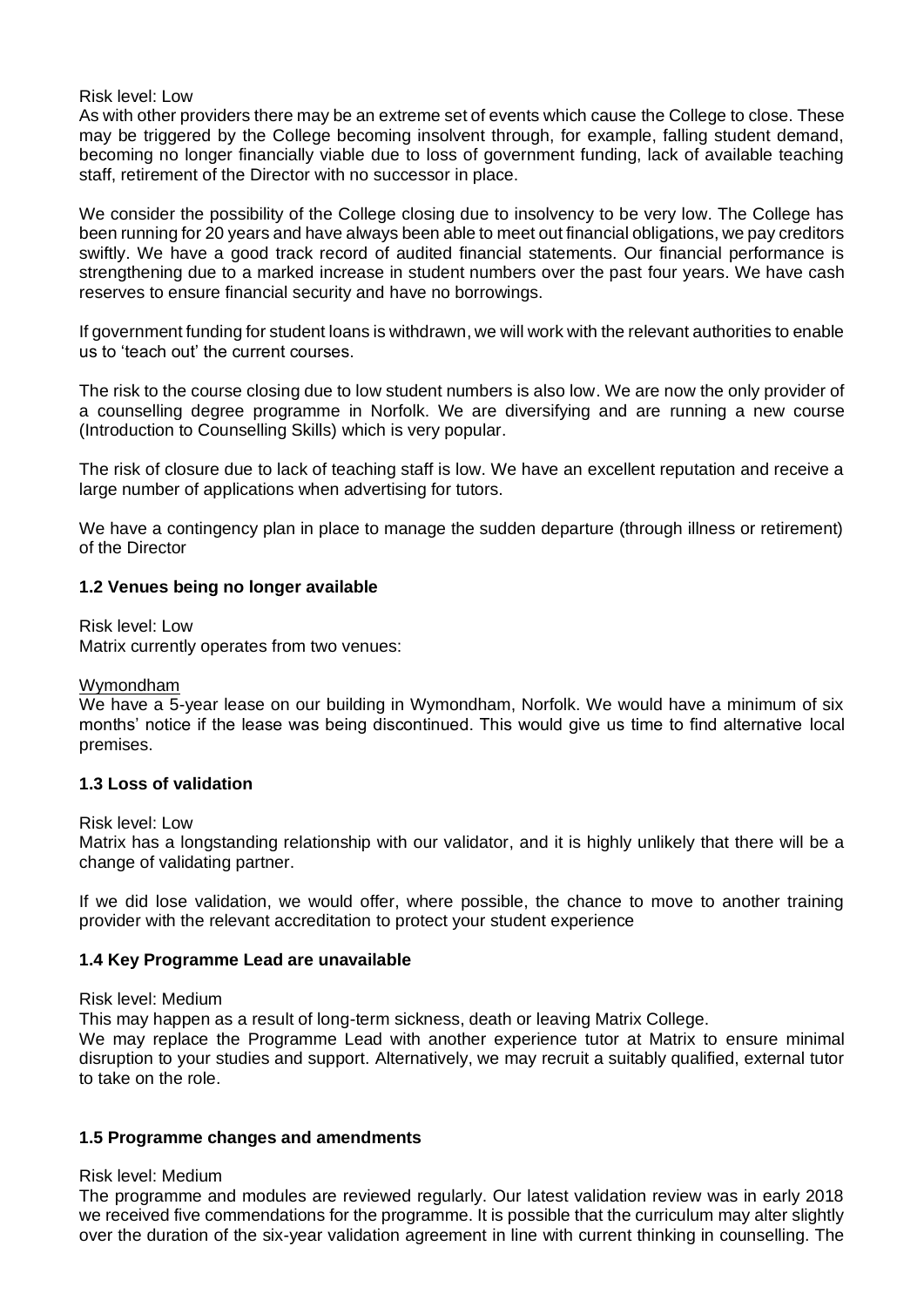possibility of the programme altering significantly at the next revalidation event in six years is medium, we may make changes to teaching material or assessment methods to reflect current thinking in counselling and psychotherapy. If any significant changes were to occur, we would consult with the students prior to any change taking place and would only implement changes if a majority of the student population were in favour.

## **2. Measures we have put in place to mitigate the risks that we consider to be reasonably likely to crystallise**

## **2.1 College Closure**

#### **Cancellation prior to the start of an academic year**

Should Matrix take the decision to close it will endeavour to give prospective students at least 8 weeks' notice.

We will then investigate alternative courses available and offer to transfer students to an alternative, appropriate programme with an equivalent qualification. We would discuss the proposed transfer with each individual student.

Please see the Matrix College Refund and Compensation Policy https://matrix.ac.uk/compliance/ for further details

#### **Cancelling the course during the course of study**

It is Matrix policy that should the College decide to close we will teach out the course a student is enrolled on. The business plan is structured in such a way that there is sufficient income to cover the costs of teaching during the duration of a student's studies. We have sufficient, flexible staff to cover all teaching.

If it was not possible for Matrix to teach out the courses, the contingency plan with Middlesex University (detailed in the Memorandum of Cooperation) would come into effect.

If, for any reason, this was not possible we would support students to transfer to an alternative, appropriate, local programme with an equivalent qualification.

Any arrangements associated with course closure would be managed in close association with Middlesex University our validating partner.

#### **2.2 Loss of venue**

We have a good relationship with our Landlord and would be given ample warning if the venue was to become unavailable.

In the unlikely event the venue becomes unavailable we would acquire alternative accommodation of the same, or higher, standard as the current premises within 10 miles of the current locations. We have insurance to cover the cost of this.

The process would be carefully managed by the Operational Team, would be carefully planned and would involve consultation with students.

We would maintain a sufficient cash balance to be able to provide a travel contribution if it is necessary in accordance with the Matrix College Refund and Compensation policy.

## **2.3 Loss of validation**